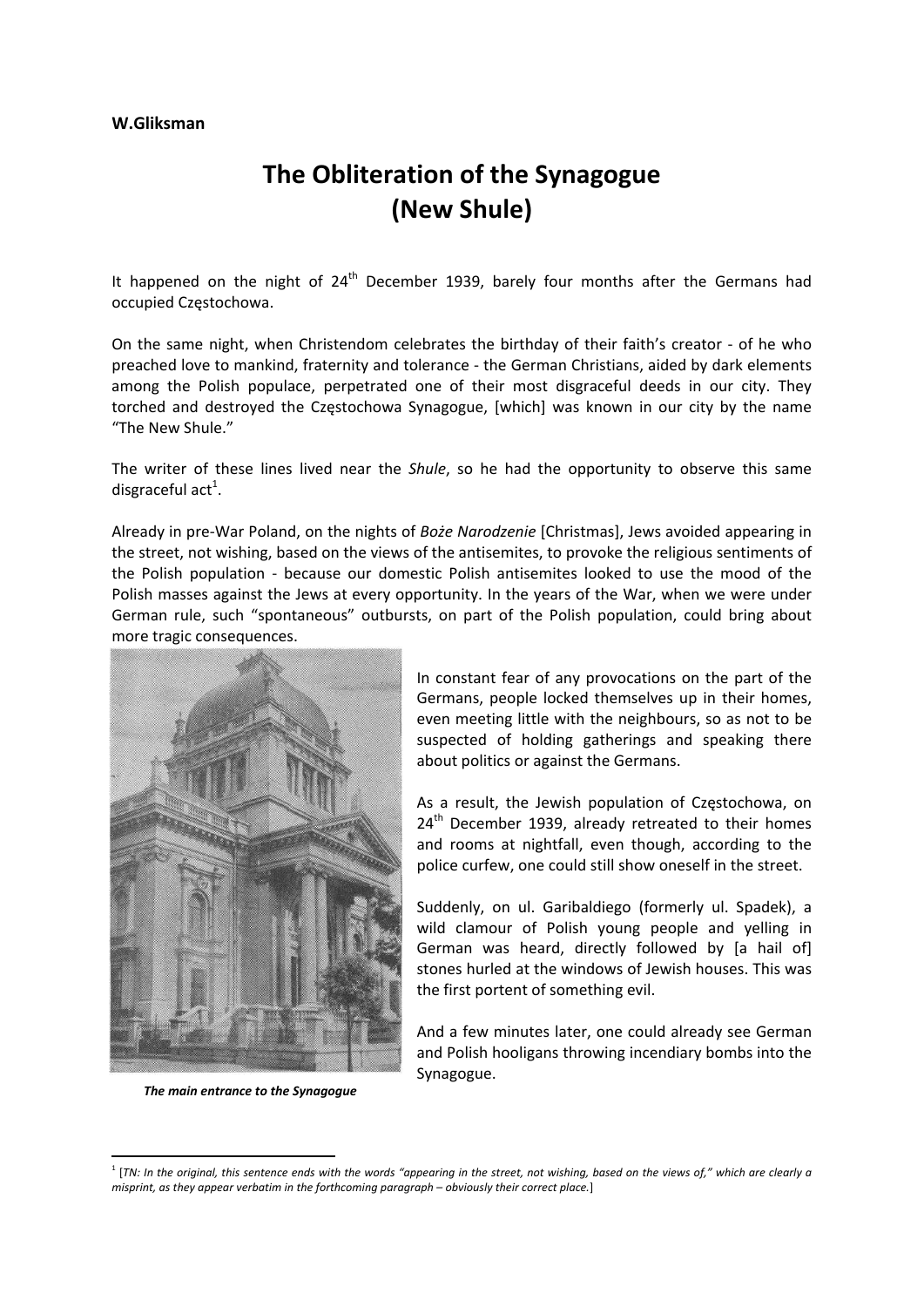The blaze quickly engulfed the *Shul's* interior fittings. The pews, the *Shulchan* [Table<sup>2</sup>], the Holy Ark with the Torah scrolls, the candelabras and all other components of the house of prayer were obliterated by the fire, which continued to spread further.

The Synagogue, in which Jewish Częstochowa had taken such pride, the place where we would gather on every festive occasion, the house which had had Ch. N. Bialik *z''l* as its guest, [and] where the renowned singer and composer Abram‐Ber Birenbaum had sung and created ‐ this edifice ceased to exist.

To this day, the cries of the cantor of the Synagogue, Fiszel *z''l* (he perished during the deportation in September 1942), when the flames drove him and his household from the home which he occupied at the Synagogue, still ring in my ears. A bellow of sorrow and rage burst from his breast. He was weeping for the "Destruction of the Częstochowa Temple".

But it is not only the Synagogue's interior fittings that were burnt that day.

Just like the [Main] Judaic Library at the [Great] Synagogue of Warsaw, such a library also existed in our own Synagogue, which housed religious and secular literature. Częstochowa Jews, religious and secular, old and young, would come there every evening to read, to research, to study [secular subjects] and to learn [Torah]. There, they had a spiritual repose after a hard day of work. In the library, there were treasures of Jewish literature - religious and secular books, [and] manuscripts donated by Jews from around the globe.

The cantorial literature [and] melodies, written by Abram‐Ber Birenbaum *z''l*, were the only existing copies of these types [of documents] – something which is irreplaceable.

It was with a sort of savage, sadistic pleasure that they destroyed the written Jewish word. It was reminiscent of the "*auto de fé<sup>3</sup>* " of Caliph Omar who, in Cairo, burnt everything that was opposed to the Koran, [only here it was] everything that was opposed to *Mein Kampf*.

The blaze intensifies. The *God of Destruction* takes hold of his victory. The fiery flames spit into the heavens like living beings. It seems as if they are screaming and asking "Why??"

There is a danger of the flames spreading to the adjacent buildings. But the German already "sees to it" that the fire should not spread. Here come the firefighters, with their equipment and tools. Their task, however, is preventing the fire from spreading and engulfing the buildings next to the Synagogue. But, as for the Synagogue itself ‐ it must burn.

At precisely twelve midnight (a symbolic hour), the Synagogue's great spire, with the Star of David atop, collapsed. At three o'clock in the morning, the fire burned itself out [and] subsided. Even so, a small fire was still smouldering and burning the last remains of the once great synagogue.

On the following day, first thing in the morning, the Częstochowa Jews gathered round the burnt Synagogue contemplating, in amazement, the German murderers' cruel deed and mourning over its former glory.

<sup>2</sup> [*TN: Viz. the platform from which the Torah is read*.]

<sup>&</sup>lt;sup>3</sup> [TN: "Act of faith"; a public ceremony during which the sentences upon those brought before the Spanish Inquisition were read and after which the sentences were executed by the secular authorities (Encyclopaedia Britannica). The term is used here figuratively.]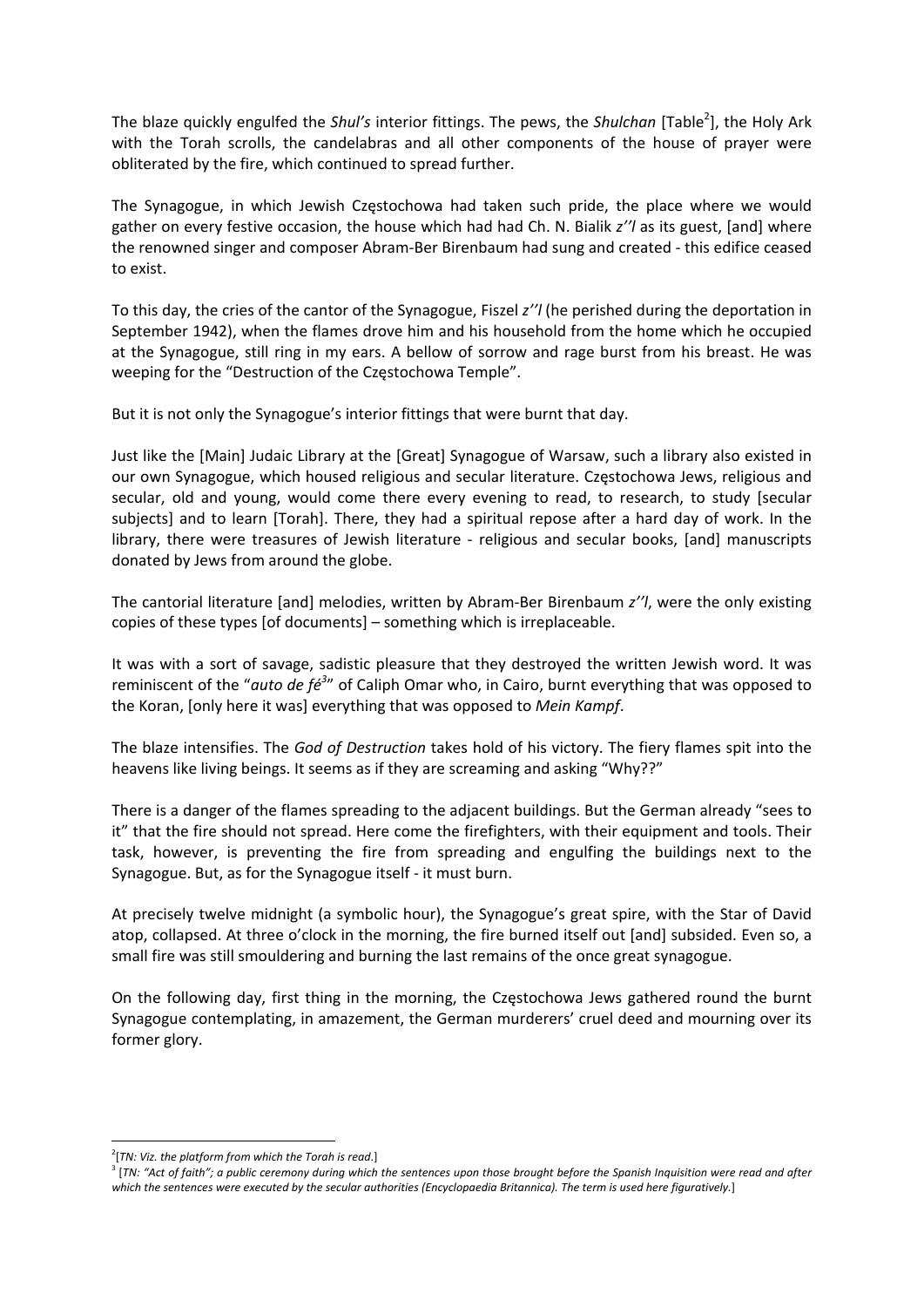

The interior of the Synagogue during the 150<sup>th</sup> anniversary of the independence of the United States (1776-1926)